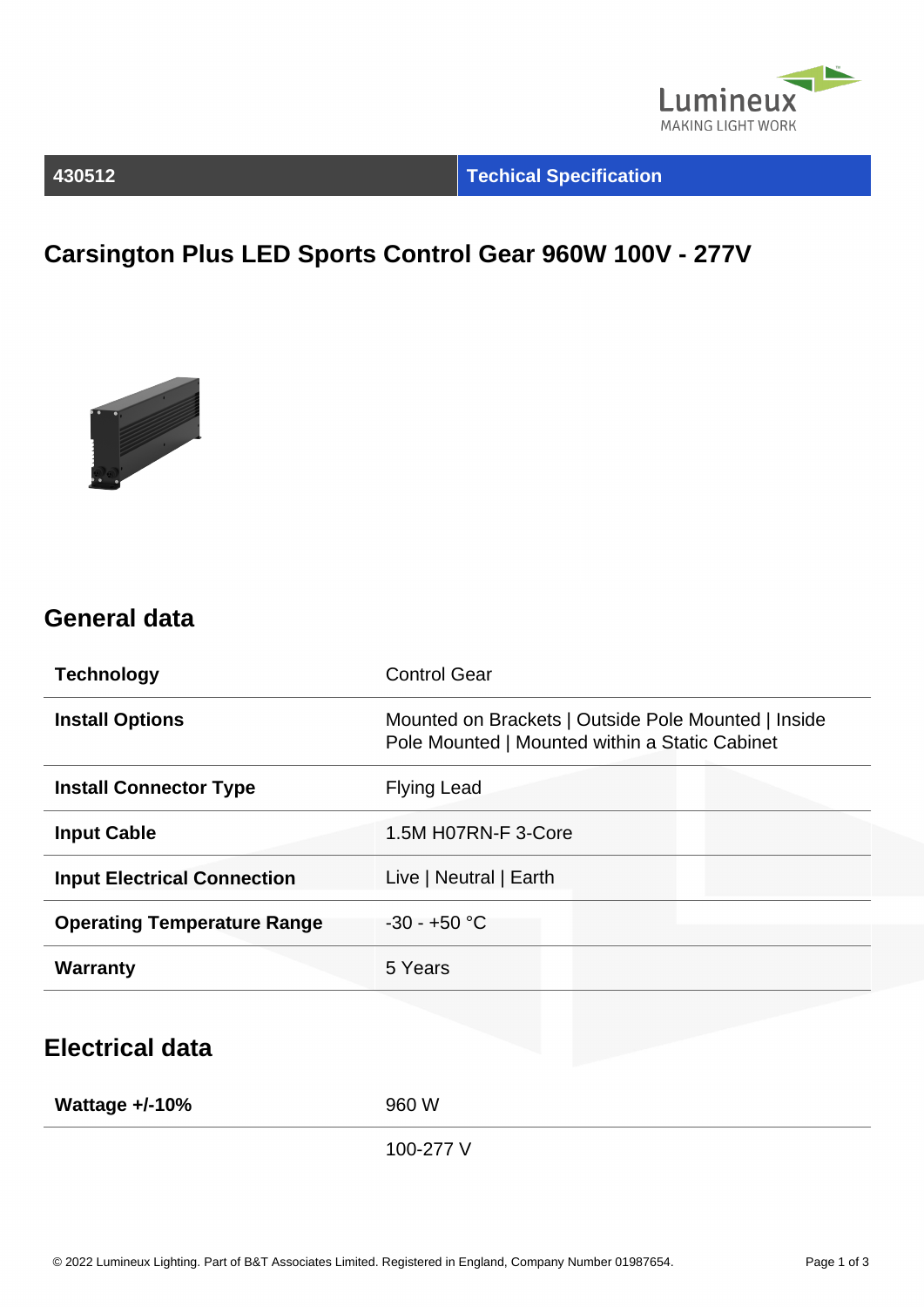### **Mains voltage**

| <b>Electrical protection</b>      | Class I      |
|-----------------------------------|--------------|
| <b>Driver Output</b>              | 228 V        |
| <b>Driver Output Current</b>      | 2800 mA      |
| <b>Control Gear Type CC or CV</b> | <b>CC</b>    |
| <b>Dimmable</b>                   | <b>NO</b>    |
| <b>Driver Brand</b>               | Inventronics |
| <b>Inrush Current</b>             | 2.80A        |
| <b>Nominal Frequency</b>          | 50/60 Hz     |
| <b>Surge Protection</b>           | 20 kV        |

# **Physical Data**

| <b>Housing Colour</b>         | <b>Black RAL9005</b>                                   |  |  |
|-------------------------------|--------------------------------------------------------|--|--|
| <b>Body Material</b>          | Aluminium with AkzoNobel anti-corrosive powder coating |  |  |
| <b>Driver Housing</b>         | Aluminium with AkzoNobel anti-corrosive powder coating |  |  |
| <b>IP Rating</b>              | 66 IP                                                  |  |  |
| <b>IK Rating</b>              | 09 IK                                                  |  |  |
| <b>Nominal Product Length</b> | 613 mm                                                 |  |  |
| <b>Nominal Product Width</b>  | 186 mm                                                 |  |  |
| <b>Nominal Product Height</b> | 74 mm                                                  |  |  |
| Weight                        | 8.5 kg                                                 |  |  |

# **Packaging**

| <b>Single Packaging type</b> |  |  |
|------------------------------|--|--|
|------------------------------|--|--|